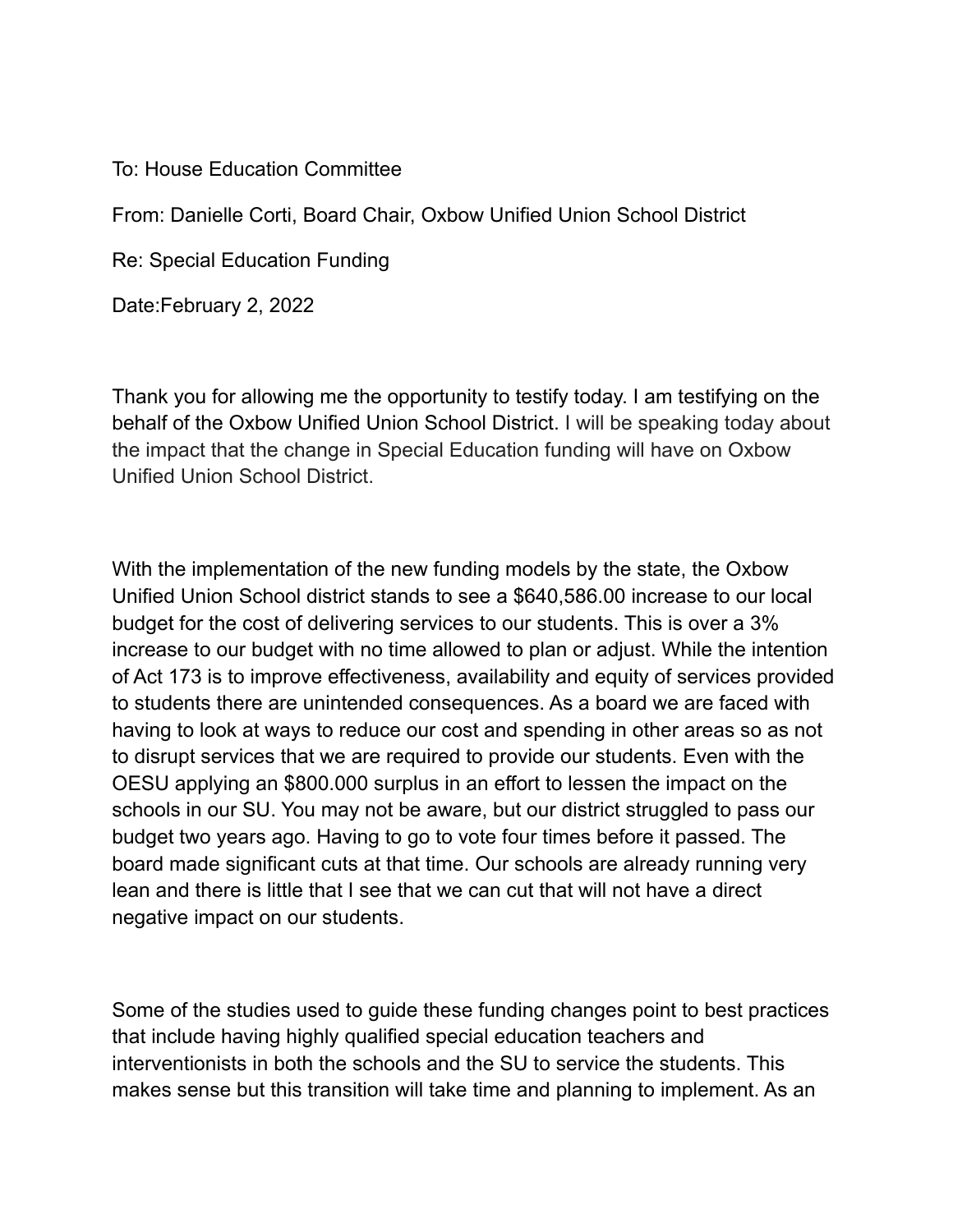SU we have two significant challenges in making this transition. One, there is a shortage of qualified candidates in these fields. And two as rural communities we have struggled to hire and retain professionals in these and other education fields. The result is that in our area we rely on paraeducators to provide needed services. We understand that this is not ideal and we are working toward the new model but we are required to continue to provide services. This abrupt move causes unnecessary stress to our community. When the state originally planned the implementation of the new funding, they intended it to be accompanied by the updated weighting formula. The weighting formula is delayed, and it would seem prudent to hold off on the funding change until both could be implemented simultaneously. The weighting formula will have a significant impact on the funding our district receives from the state. We would receive additional funding intended to support our most vulnerable students thus softening the blow of the change in special education funding. Not implementing these changes hand in hand would disproportionately burden the very communities they intended to help.

I have been on the board for over 12 years and never has it been more important to focus on what is best for kids. As we have been preparing our budget, we have been working on ways to utilize ESSER funds to provide enriching and engaging opportunities for our kids. However, now we are facing the reality that we may need to use portions of these funds to simply maintain our current educational system to avoid a large tax increase for our communities. An additional concern is, explaining the complexity of education funding is difficult and at quick glance it appears that "the cost of special education is driving up the budget." However, what is happening is the state is implementing a funding system that is working to improve the effectiveness, availability and equity of the services provided. Trying to get that message across when they are looking at a significant tax increase will not be easy.

Lastly and on a personal level I would like to make the point that Vermont has for years been working to get young people to stay or move here. We pitch the classic rural Vermont scene. You know the one…green common with a small school and a beautiful white church in the background…that is Newbury! That is why my husband and I chose to move back to Vermont to raise our children. We wanted that rural life. Now it feels like we are fighting every step of the way to